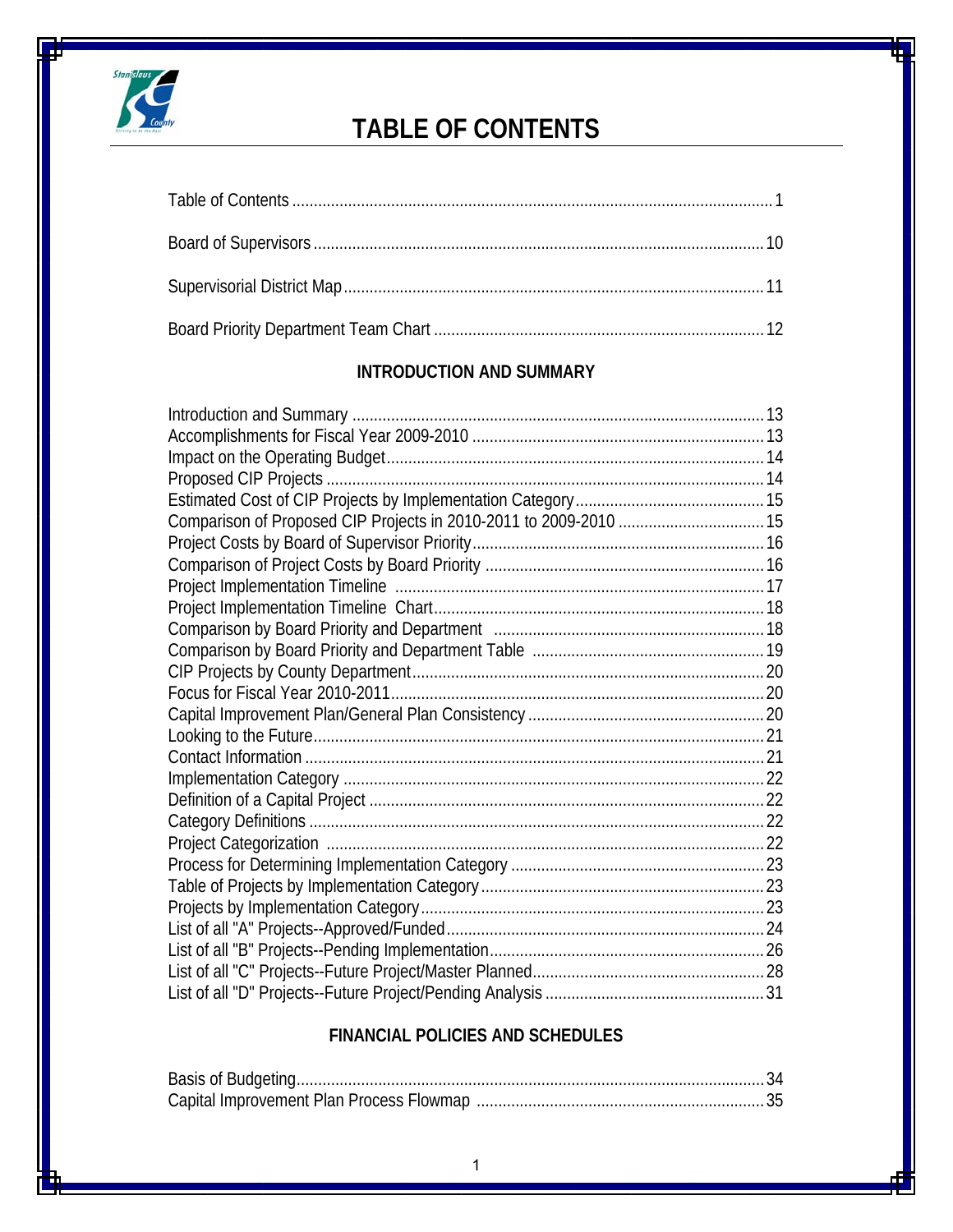# **A SAFE COMMUNITY**

# **PROBATION**

## **SHERIFF**

# "D" Projects--Future Project/Pending Analysis ...............................................................................57

## **A HEALTHY COMMUNITY**

### **BEHAVIORAL HEALTH AND RECOVERY SERVICES**

### **COMMMUNITY SERVICES AGENCY**

|--|--|--|--|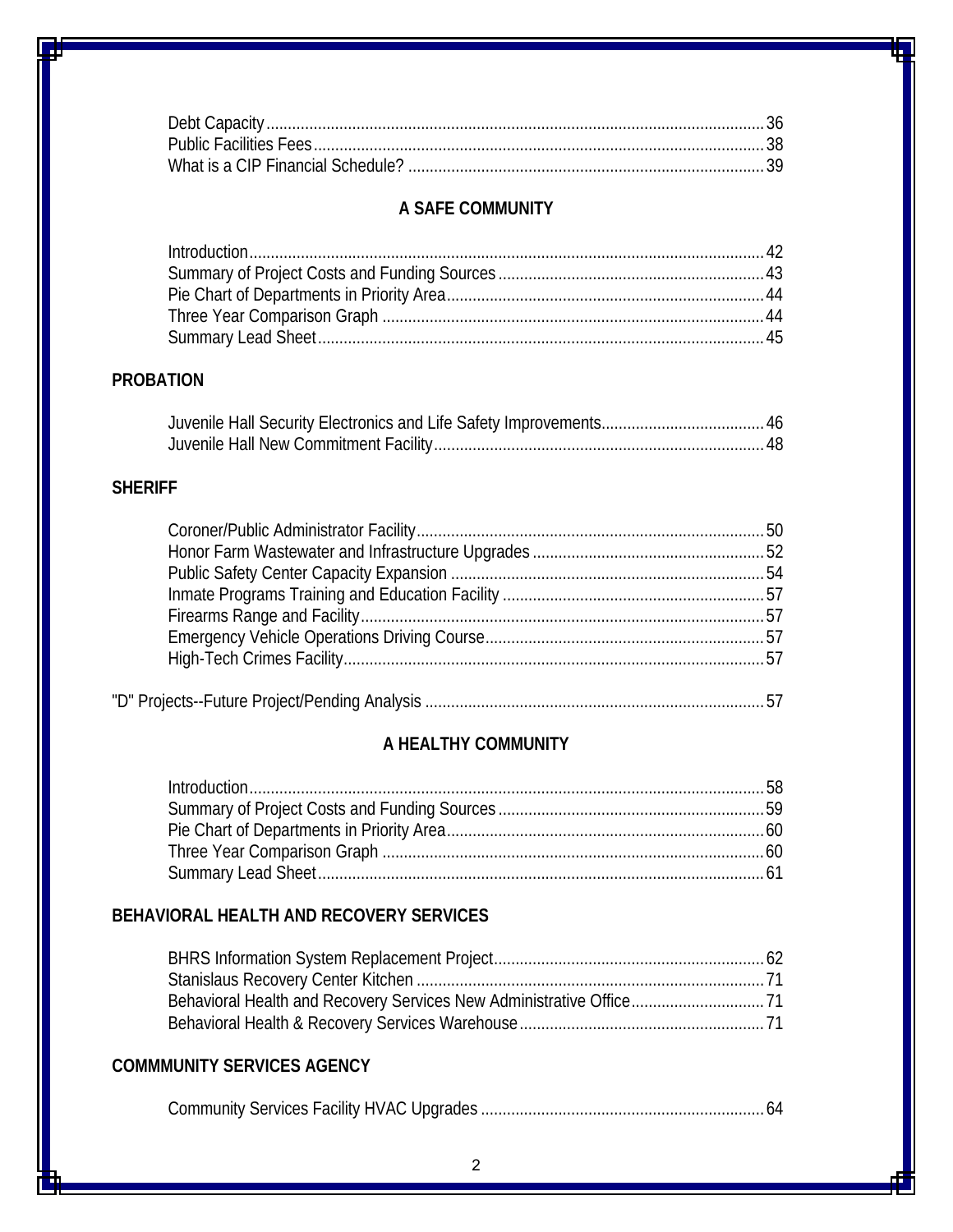# **HEALTH SERVICES AGENCY**

#### **A STRONG LOCAL ECONOMY**

| Introduction 122 |  |
|------------------|--|
|                  |  |
|                  |  |
|                  |  |
|                  |  |

#### **CHIEF EXECUTIVE OFFICE—ECONOMIC DEVELOPMENT**

#### **LIBRARY**

# **A WELL-PLANNED INFRASTRUCTURE SYSTEM**

| Introduction 1279 |  |
|-------------------|--|
|                   |  |
|                   |  |
|                   |  |
|                   |  |

#### **LANDFILL**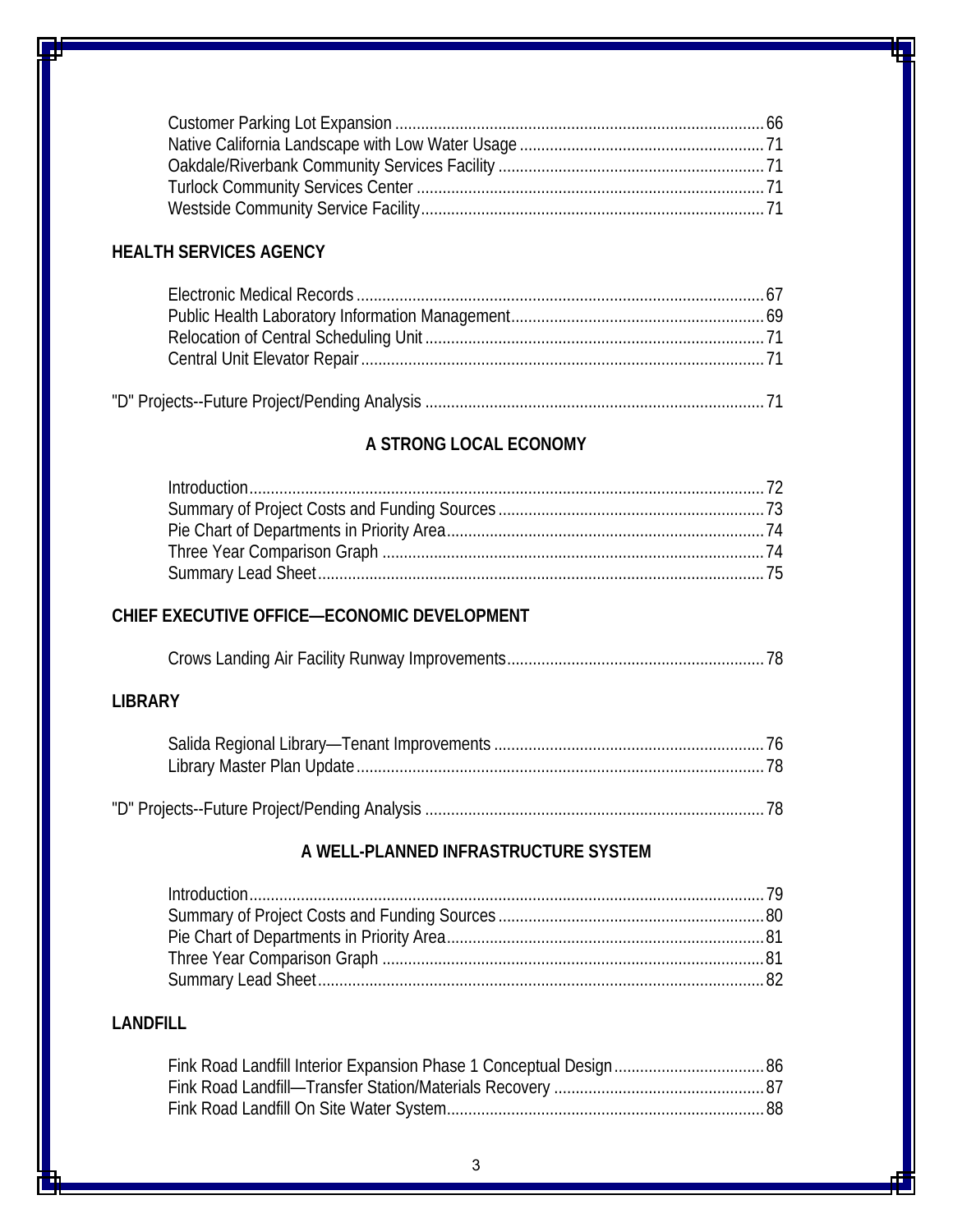# **PARKS AND RECREATION**

| Joe Domecq Wilderness Area-Center and Camping Development 243     |  |
|-------------------------------------------------------------------|--|
|                                                                   |  |
|                                                                   |  |
|                                                                   |  |
|                                                                   |  |
|                                                                   |  |
|                                                                   |  |
|                                                                   |  |
|                                                                   |  |
|                                                                   |  |
| Leroy Fitzsimmons Memorial Park-Playground and Potable Water  243 |  |
|                                                                   |  |
|                                                                   |  |
|                                                                   |  |

### **PLANNING AND COMMUNITY DEVELOPMENT**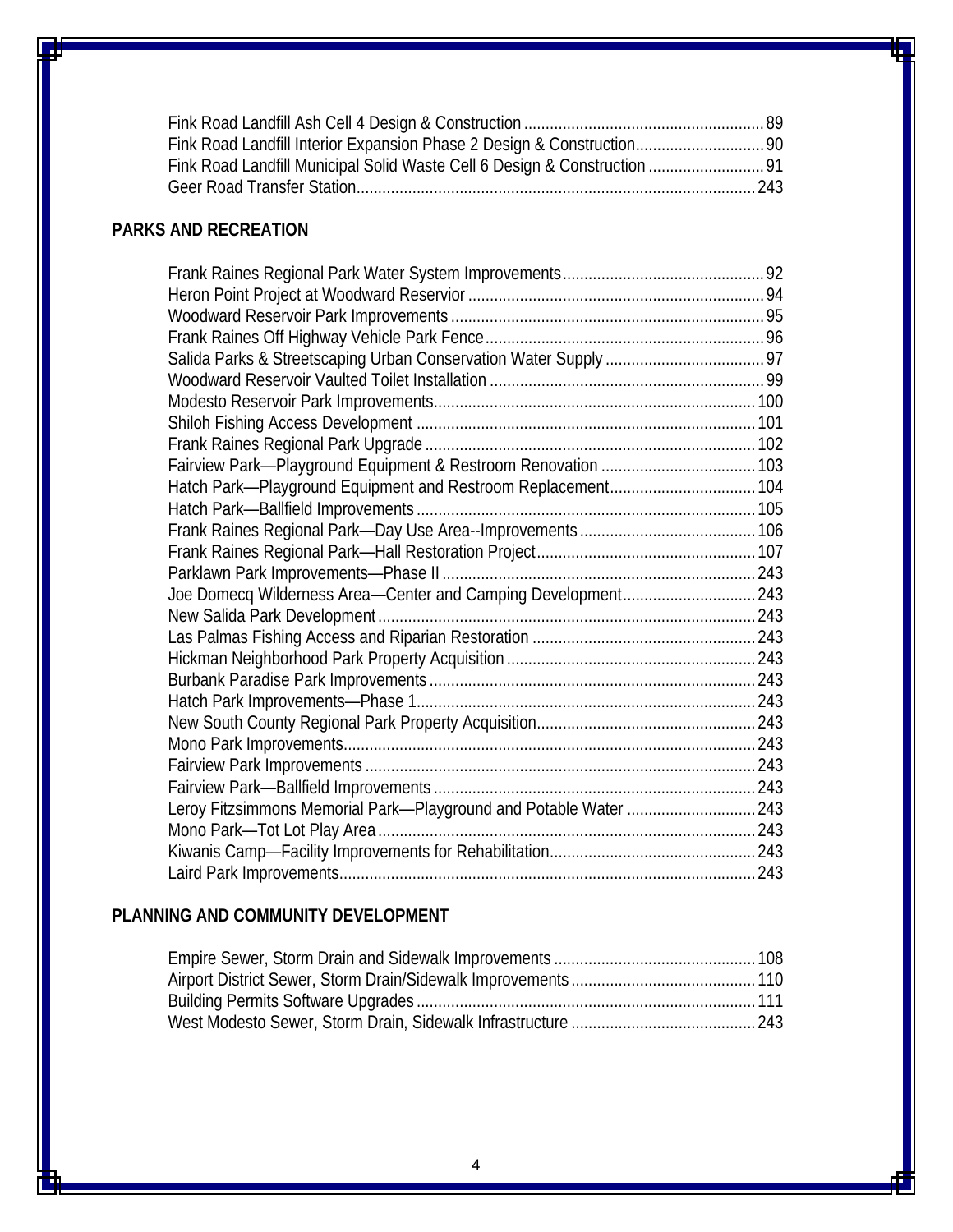## **PUBLIC WORKS-ROADS**

| Carpenter Road at Beverly Drive and Robertson Road Traffic Signals  133 |  |
|-------------------------------------------------------------------------|--|
|                                                                         |  |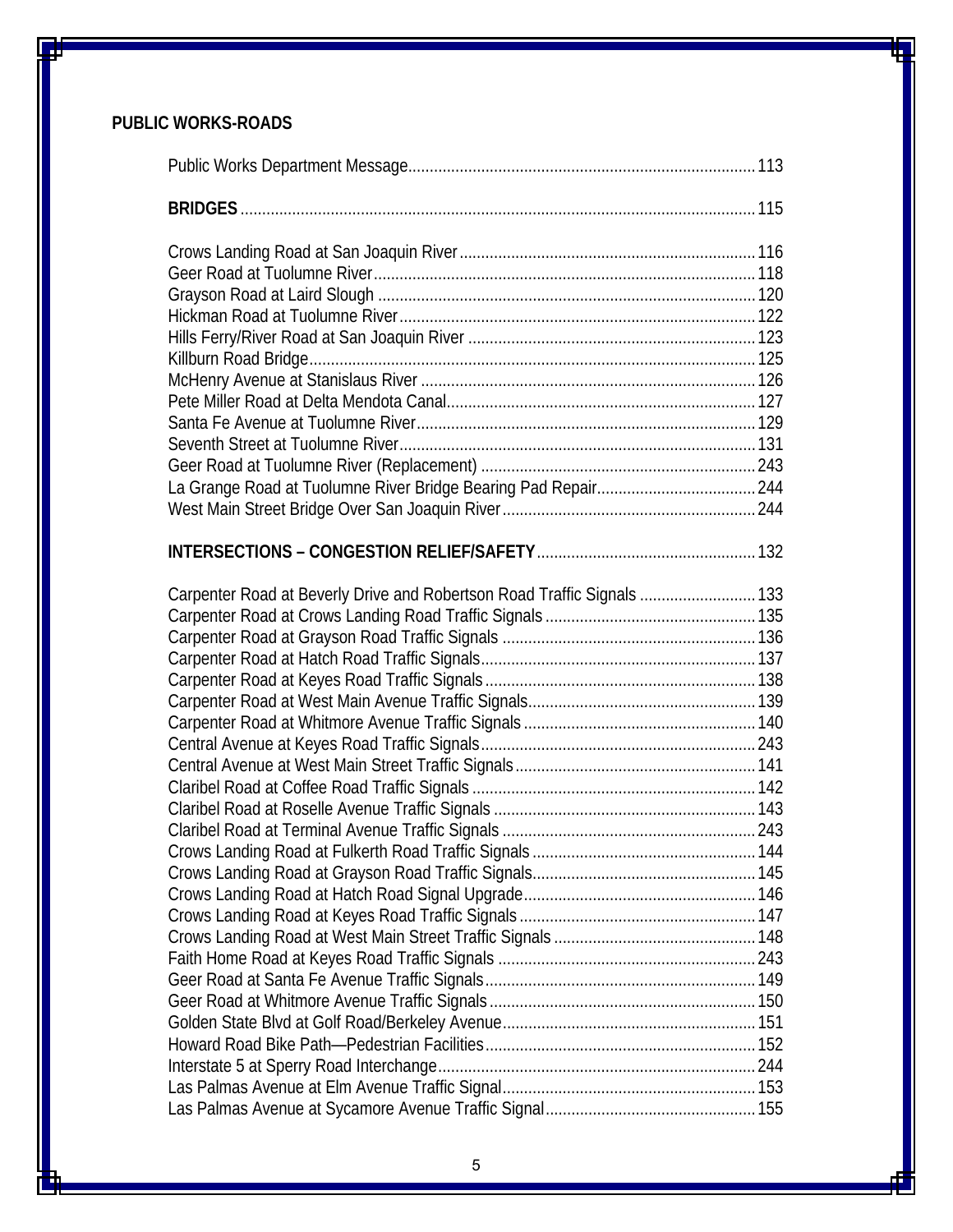| Faith Home Road-Widening-Project Initiation and Development 182 |  |
|-----------------------------------------------------------------|--|
|                                                                 |  |
|                                                                 |  |
|                                                                 |  |
|                                                                 |  |
|                                                                 |  |
|                                                                 |  |
|                                                                 |  |
|                                                                 |  |
|                                                                 |  |
|                                                                 |  |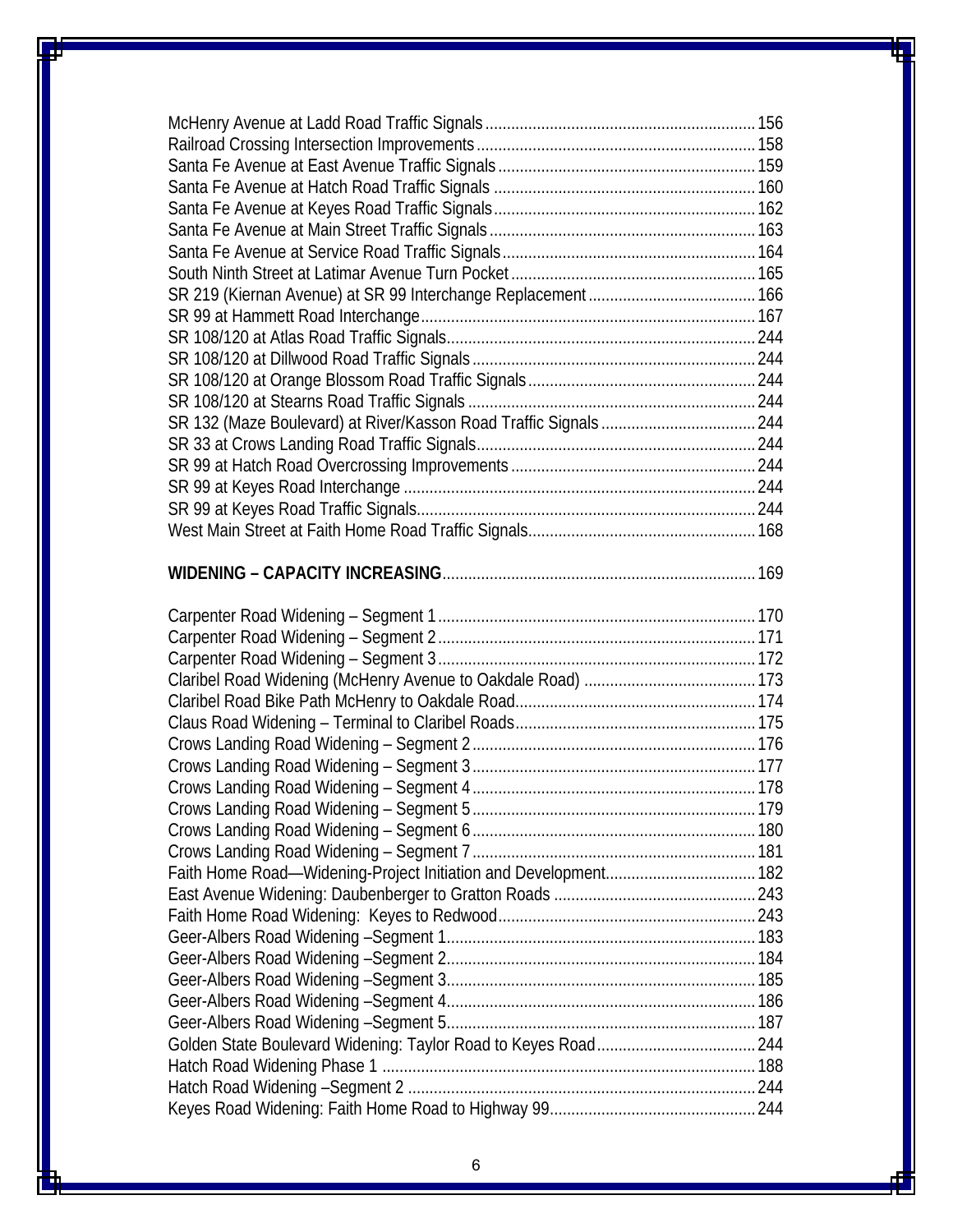| South County Corridor-Project Initiation and Development Expressway  197        |     |
|---------------------------------------------------------------------------------|-----|
|                                                                                 |     |
|                                                                                 |     |
| State Route 132 (SR 99 to Geer/Albers)—Project Initiation and Development  200  |     |
| State Route 132 (Dakota to County Line)-Project Initiation and Development  201 |     |
|                                                                                 |     |
|                                                                                 |     |
|                                                                                 |     |
| SR 132 (Yosemite Boulevard) Widening - Geer/Albers Rd to Reinway Ave  244       |     |
|                                                                                 |     |
|                                                                                 |     |
|                                                                                 |     |
|                                                                                 |     |
|                                                                                 |     |
|                                                                                 |     |
|                                                                                 |     |
|                                                                                 |     |
|                                                                                 |     |
|                                                                                 |     |
|                                                                                 |     |
|                                                                                 |     |
|                                                                                 |     |
|                                                                                 | 208 |
|                                                                                 |     |
|                                                                                 |     |
|                                                                                 |     |
|                                                                                 |     |
| Chip Spreader                                                                   | 212 |
|                                                                                 |     |
|                                                                                 |     |
|                                                                                 |     |
|                                                                                 |     |
|                                                                                 |     |
|                                                                                 |     |
|                                                                                 |     |
|                                                                                 |     |
|                                                                                 |     |
|                                                                                 |     |
|                                                                                 |     |
|                                                                                 |     |
|                                                                                 |     |
|                                                                                 |     |
|                                                                                 |     |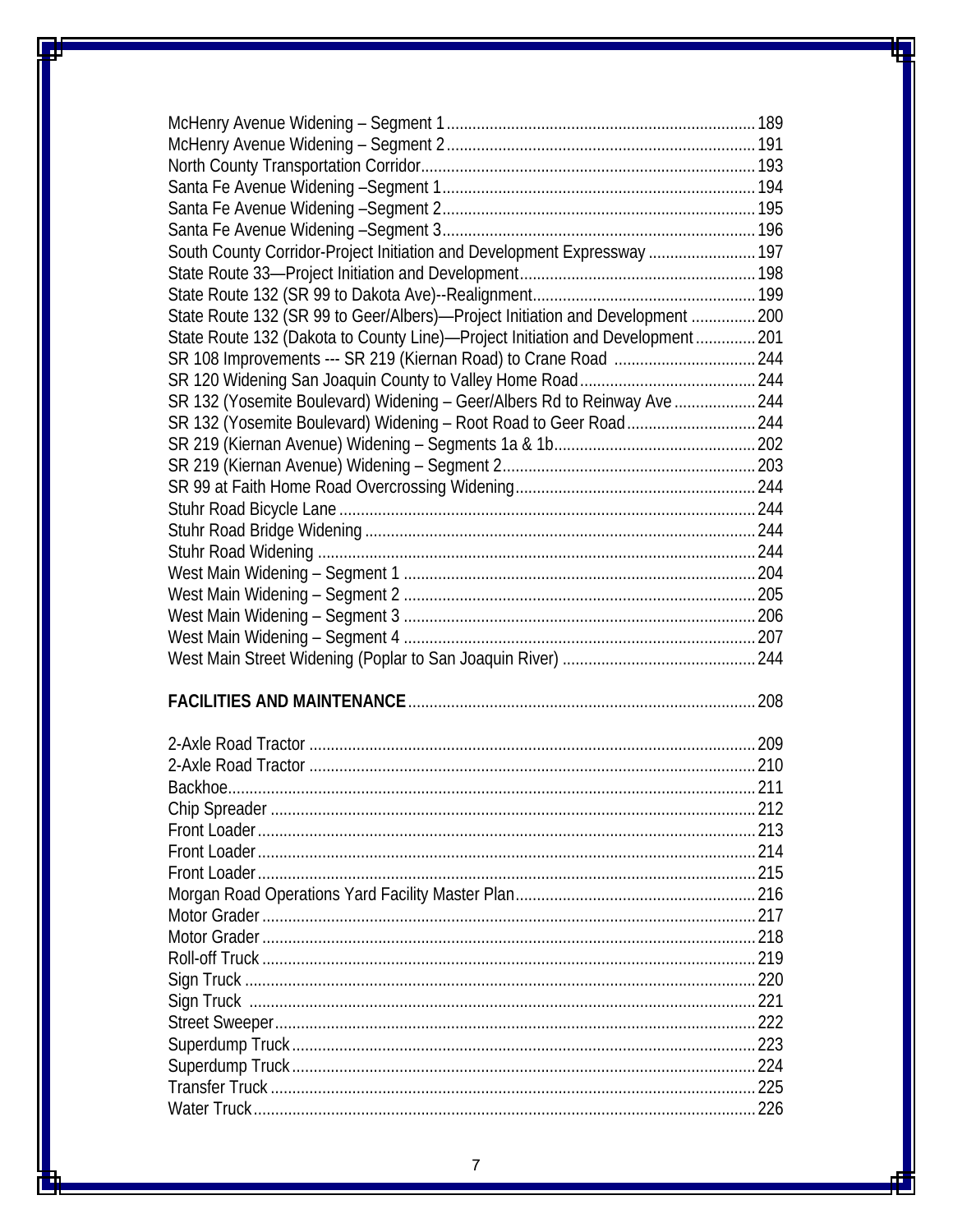|                                                                       | 229 |
|-----------------------------------------------------------------------|-----|
|                                                                       |     |
|                                                                       |     |
|                                                                       |     |
| Security Camaras & Information Technology-County Buses 2009-2010  233 |     |
|                                                                       |     |
|                                                                       |     |
|                                                                       |     |
|                                                                       |     |
|                                                                       |     |
|                                                                       |     |
|                                                                       |     |
|                                                                       |     |
|                                                                       |     |
|                                                                       |     |
|                                                                       |     |
|                                                                       |     |
|                                                                       |     |

|--|--|--|

# **EFFICIENT DELIVERY OF PUBLIC SERVICES**

# **CHIEF EXECUTIVE OFFICE/CAPITAL PROJECTS**

|--|--|--|

## **CHIEF EXECUTIVE OFFICE/PUBLIC INFORMATION**

# **CLERK-RECORDER**